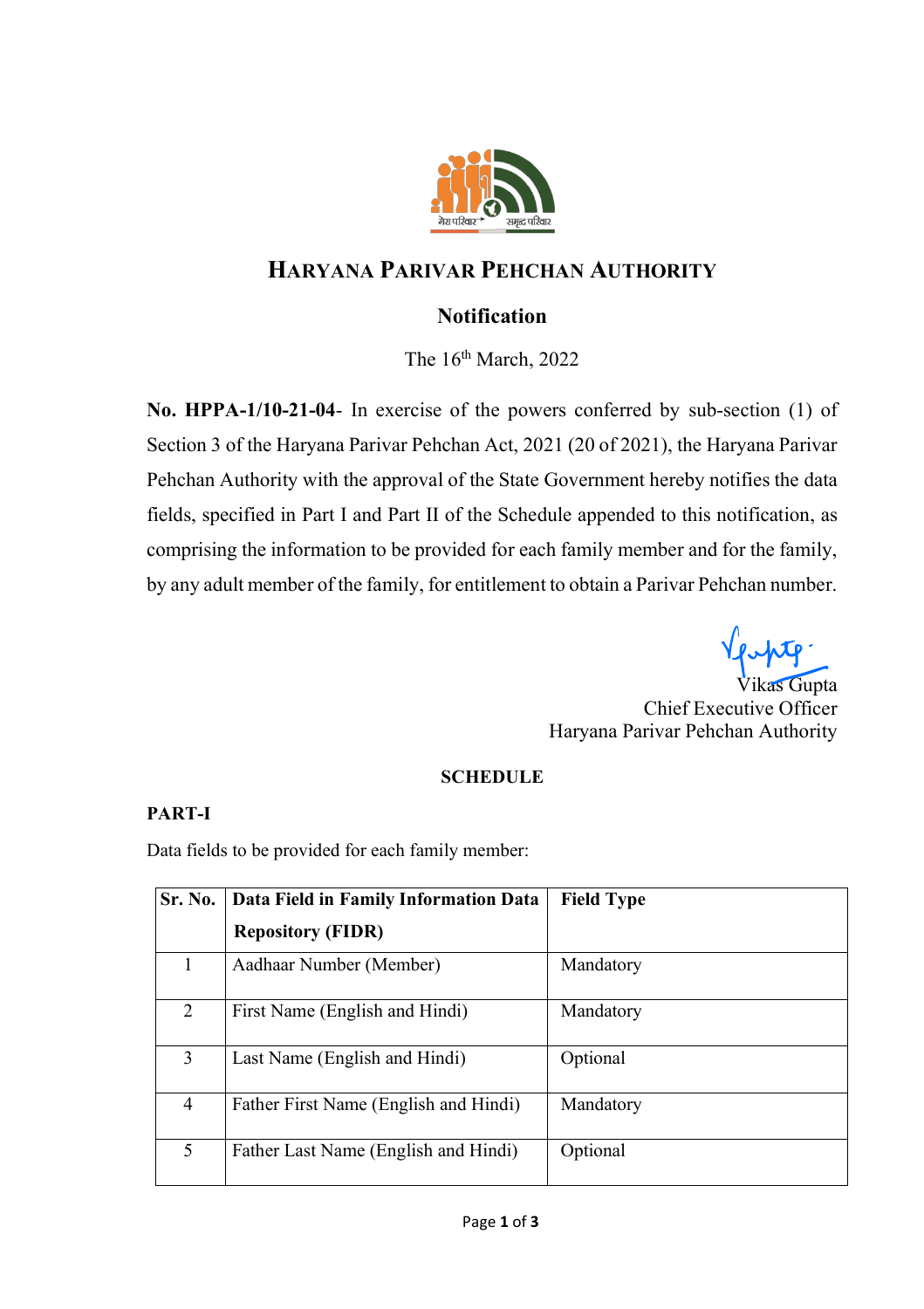| 6              | Mother First Name (English and Hindi)      | Mandatory                            |
|----------------|--------------------------------------------|--------------------------------------|
| $\overline{7}$ | Mother Last Name (English and Hindi)       | Optional                             |
| 8              | <b>Marital Status</b>                      | Mandatory                            |
| 9              | Spouse First Name (English and Hindi)      | Mandatory if widowed/married         |
| 10             | Spouse Last Name (English and Hindi)       | Optional                             |
| 11             | Date of Birth                              | Mandatory                            |
| 12             | Place of Birth                             | Mandatory                            |
| 13             | Date of Birth Proof                        | Optional                             |
| 14             | Residing<br>Since<br>in<br>Haryana<br>(By) | Mandatory                            |
|                | <b>Birth/Date Since Residing)</b>          |                                      |
| 15             | Gender                                     | Mandatory                            |
| 16             | Mobile Number                              | Mandatory                            |
| 17             | E-mail ID                                  | Optional                             |
| 18             | <b>Caste Category</b>                      | Mandatory                            |
| 19             | Caste                                      | Mandatory except in case of 'Others' |
|                |                                            | category                             |
| 20             | Divyang Category                           | Mandatory (in case of person with    |
|                |                                            | disability)                          |
|                | Divyang Type                               | Mandatory (in case of person with    |
|                |                                            | disability)                          |
|                | Divyang Percentage                         | Mandatory (in case of person with    |
|                |                                            | disability)                          |
|                | Proof of Divyang (Document)                | Mandatory (in case of person with    |
|                |                                            | disability)                          |
|                | Certificate Validity                       | Mandatory (in case of disability     |
|                |                                            | selected as 'Temporary')             |
| 21             | Voter ID Number                            | Optional                             |